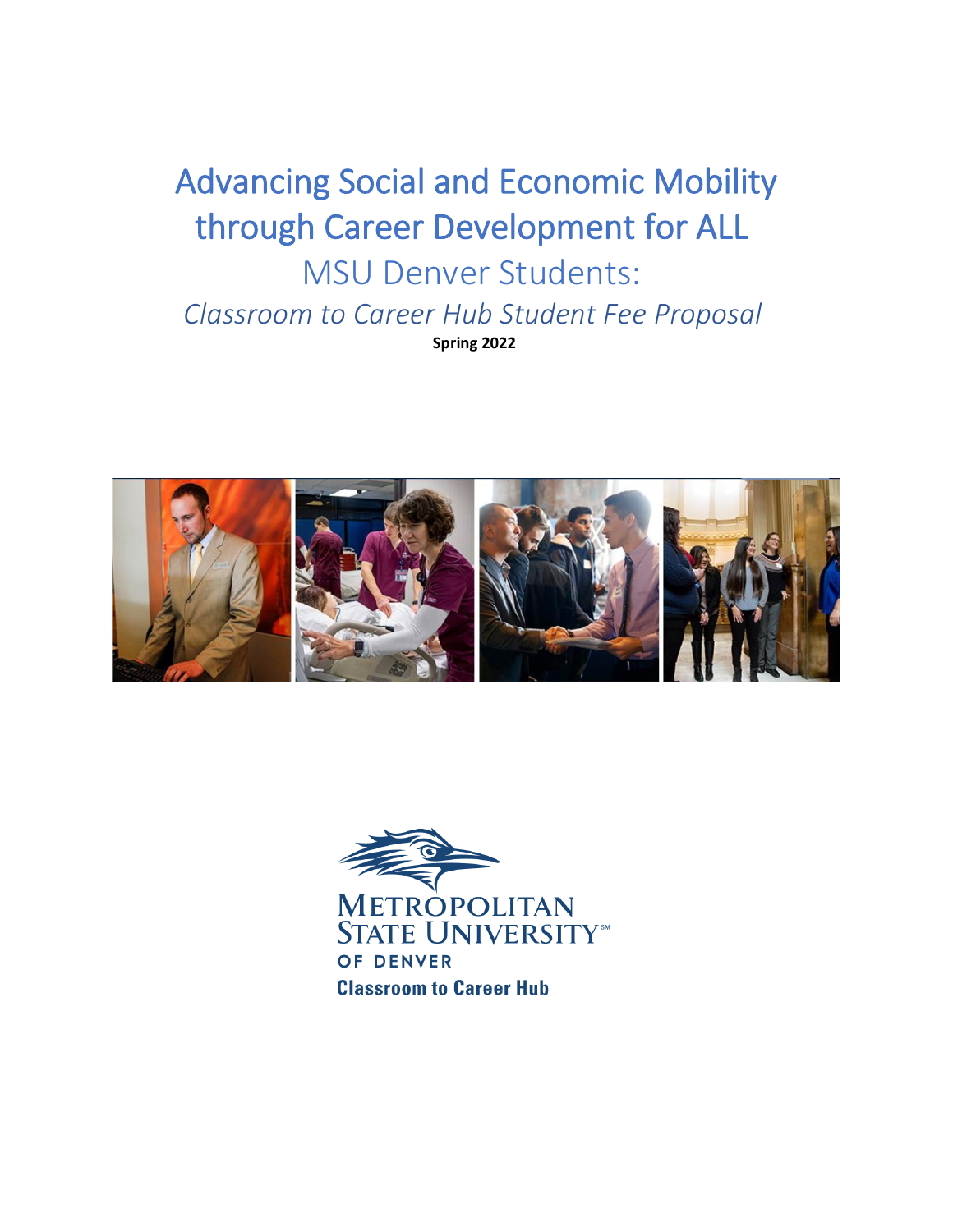## Executive Summary

The Classroom to Career Hub (C2 Hub) prepares MSU Denver students for the 21<sup>st</sup> century workforce through meaningful and impactful career development programs and activities embedded throughout the entire Roadrunner student experience, transforming students' career aspirations into achievable career milestones. Three years into development, the Classroom to Career Hub represents a significant reorganization of three formerly separate units into one comprehensive office better aligned to move MSU Denver into the next era of intentional career development.

The C2 Hub seeks to launch and implement a student fee that will strengthen a sustainable, campuswide infrastructure ensuring each and every MSU Denver student not only has access to but is proactively engaged in career planning aligned to Colorado's evolving workforce and talent pipeline demands. The C2 Hub, fundamentally grounded in and built from an equity framework, is at the precipice of becoming a transformational career development center nurturing the synergistic relationship between the university's academic enterprise and industry and workforce demands. The C2HFee will propel career development activities that will allow MSU Denver to scale high impact practices throughout the entire campus community. This sustainable funding model will revolutionize how MSU Denver prepares and connects students to career opportunities throughout the entire curricular and co-curricular student experience.

The proposed fee will be gradual and scaled over a three year period.

| <b>Expenditure</b>                           | Total        | <b>Note</b>                                                                                                                                                             |
|----------------------------------------------|--------------|-------------------------------------------------------------------------------------------------------------------------------------------------------------------------|
| Earn & Learn                                 | \$150,000.00 | Pay directly to students for internships and<br>experiential learning.                                                                                                  |
| Earn & Learn staff                           | \$65,000.00  | Staff for program management. Currently one-<br>time funded.                                                                                                            |
| Career Equity Specialist                     | \$71,500.00  | Currently grant funded; manages career pathways<br>and mentorship program                                                                                               |
| <b>DEI Program Manager</b>                   | \$71,500.00  | Currently grant-funded; manages recruitment<br>activities for employers seeking diverse talent.                                                                         |
| Professional Mentorship Program              | \$50,000.00  | Currently grant-funded with high student<br>interest. 70 students applied within the first<br>week of recruitment.                                                      |
| Experiential Learning, Associate<br>Director | \$78,000.00  | Staff to expand paid and credit-bearing<br>experiential learning opportunities for students.                                                                            |
| Graduate School Pathways support             | \$75,000.00  | Funding directly to students; covers the cost of<br>graduate entrance exams, travel for graduate<br>school exploration, and licensure and/or<br>certifications support. |

### Year 1: \$3/credit hour = \$1,200,711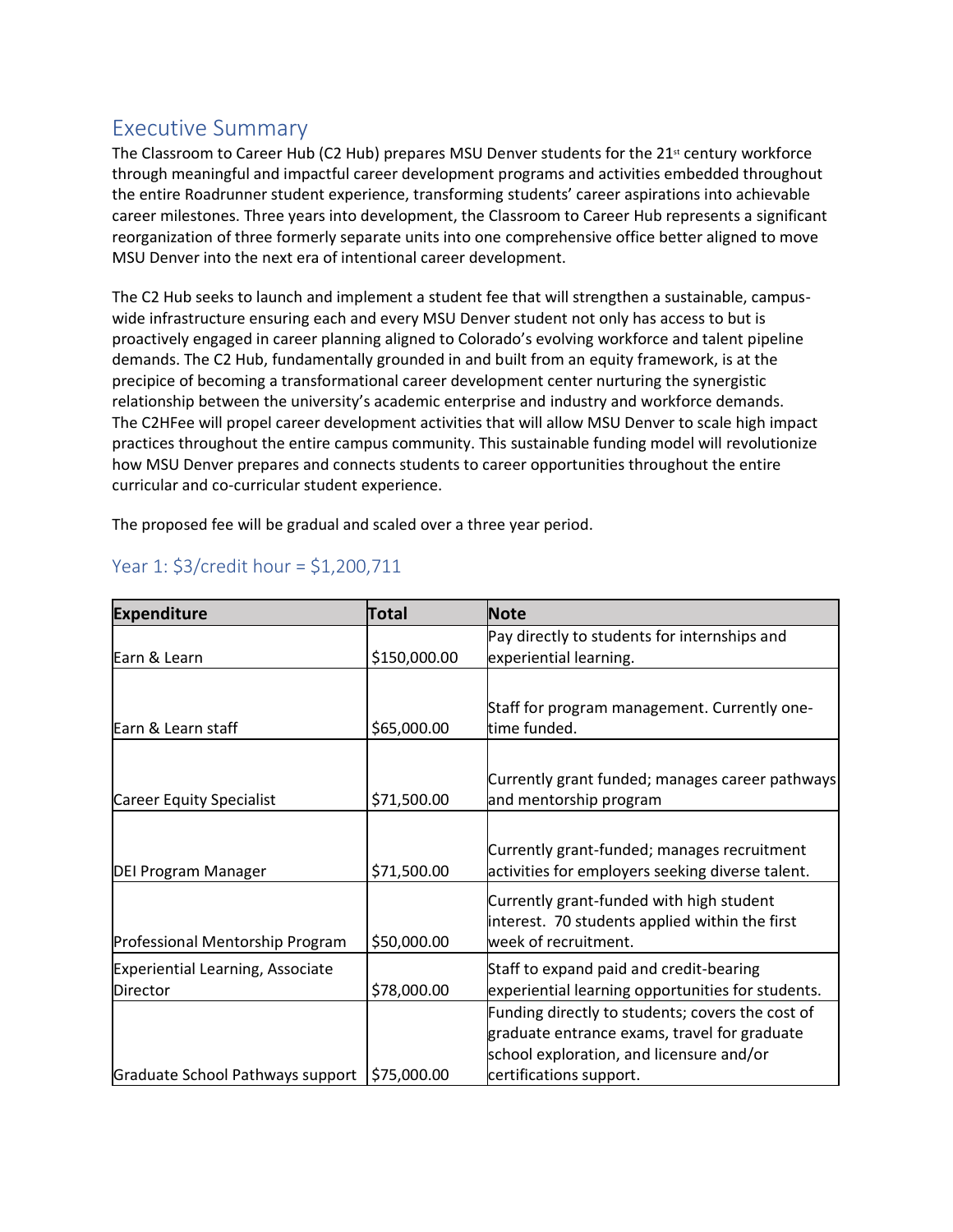| Graduate Student Career Support              | \$65,000.00                   | Staff to support graduate students' career<br>aspirations                                                                                                  |
|----------------------------------------------|-------------------------------|------------------------------------------------------------------------------------------------------------------------------------------------------------|
| Career Specialist by Academic<br>Program (4) | \$260,000.00                  | Career liaisons working with faculty, staff, and<br>students to strenghtenstrengthen career support<br>embedded within academic units.                     |
| Industry Navigators (2)                      | \$156,000.00                  | New industry navigators to strengthen<br>opportunities for internships, jobs connected to<br>career aspirations, and on-campus recruitment<br>lactivities. |
| Peer Mentor Specialist                       | \$65,000.00                   | Adding to Peer Mentoring staff to support career<br>infusion into program                                                                                  |
| Student Employment Coordinator               | \$65,000.00                   | Staff to support professional development for on-<br>and off-campus student employment.                                                                    |
| Student Staff hourly pay                     | \$28,000.00<br>\$1,200,000.00 | Funding directly to students for employment<br>within C2 Hub.                                                                                              |

# Year 2: \$5/credit hour = an additional \$800,474

| <b>Expenditure</b>                   | Total        | <b>Note</b>                                                                                                                                                        |
|--------------------------------------|--------------|--------------------------------------------------------------------------------------------------------------------------------------------------------------------|
| Earn & Learn                         | \$50,000.00  | Increase Earn & Learn pay + expand number of students                                                                                                              |
| Student Staff hourly<br>pay          | \$75,000.00  | Funding directly to students for on-campus employment.<br>Positions include: Digital Marketing and Communication,<br>Front Desk, Event Interns, Operations support |
| Industry Navigators (2)              | \$156,000.00 | New industry navigators to strengthen opportunities for<br>internships, jobs connected to career aspirations, and on-<br>campus recruitment activities.            |
| <b>Faculty Fellows</b>               | \$73,620.00  | Faculty fellows to support bolstering career development<br>assignments and activities embedded within the<br>curriculum.                                          |
| <b>Exploratory Career</b><br>Support | \$10,000.00  | Career exploration for students who have not yet chosen<br>a major. Critical program to support students who are<br>most likely to stop out.                       |
| Stop-Out Prevention<br>Coordinator   | \$58,500.00  | Support staff to reduce the number of students who stop<br>out, providing tailored resources that aide persistence.                                                |
| Scholarship<br>Coordinator           | \$58,500.00  | Support staff to enhance career development activities<br>within scholarship recipients.                                                                           |
| Peer Mentoring<br>Specialist         | \$65,000.00  | Adding to Peer Mentoring staff to support career infusion<br>into program                                                                                          |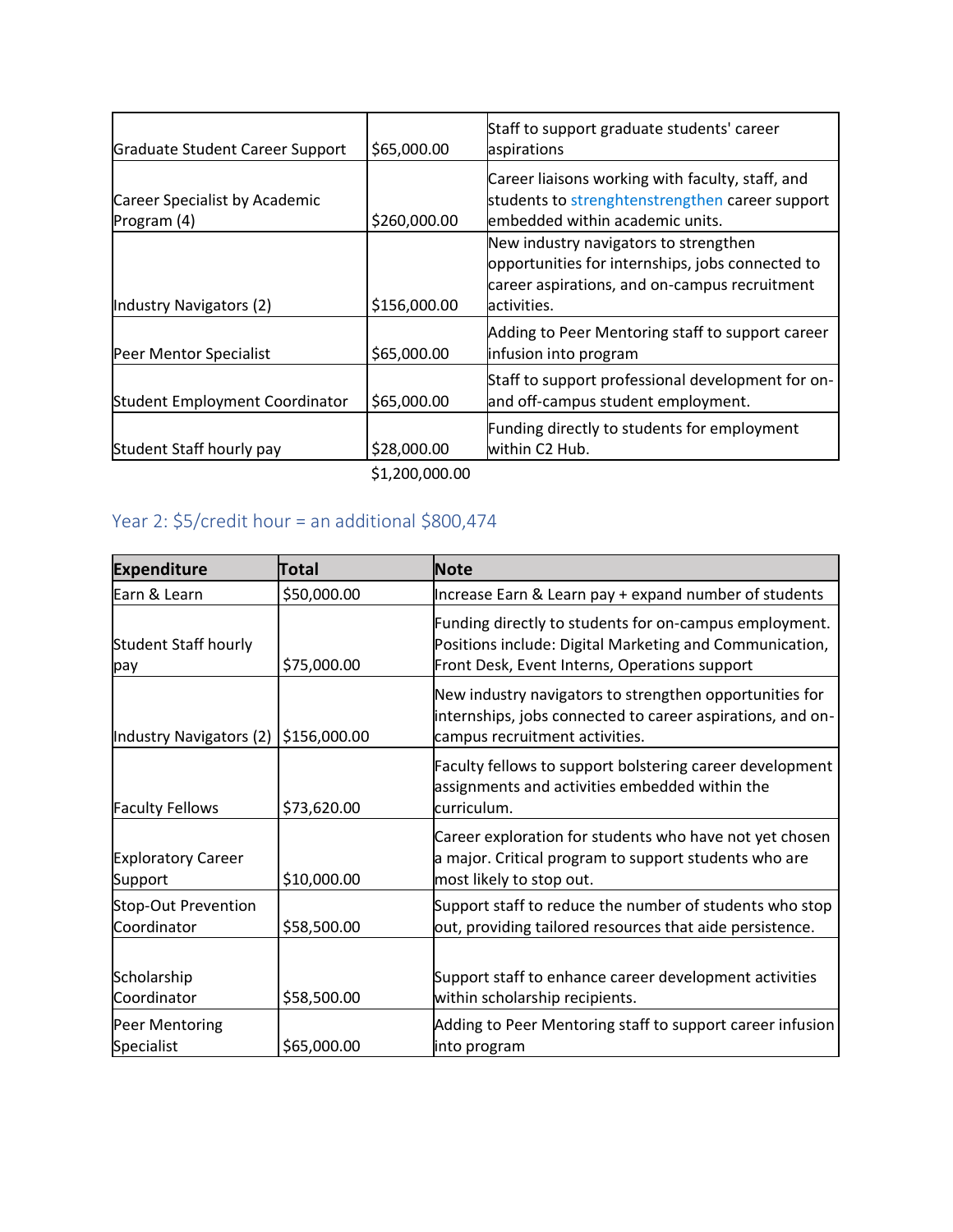| <b>Office Manager</b>             | \$71,500.00  | Support move to Tivoli (if applicable)                                                              |
|-----------------------------------|--------------|-----------------------------------------------------------------------------------------------------|
| <b>Industry Events</b>            | \$50,000.00  | Campus recruitment and industry engagement activities                                               |
| Academic Experiential<br>Learning | \$130,000.00 | 2 new staff to support expansion of paid and credit-<br>bearing experiential learning for students. |

\$798,120.00

# Year 3: \$8/credit hour = an additional \$1,200,711

| <b>Expenditure</b>             | Total        | <b>Note</b>                                                 |
|--------------------------------|--------------|-------------------------------------------------------------|
| Earn & Learn                   | \$200,000.00 | Increase Earn & Learn pay + expand number of students       |
|                                |              |                                                             |
|                                |              | Funding directly to students for on-campus employment to    |
| Student Staff hourly pay       | \$100,000.00 | support cross-campus student employment                     |
|                                |              |                                                             |
| Career Engagement              |              | Senior transition program, peer career advising, student    |
| programs                       | \$60,000.00  | employment and equity programs.                             |
|                                |              |                                                             |
| <b>Faculty Career</b>          |              | Support and mini grants for faculty who embed career        |
| Champions                      | \$50,000.00  | development into their pedagogy.                            |
|                                |              | New industry navigators to strengthen opportunities for     |
|                                |              | internships, jobs connected to career aspirations, and on-  |
| Industry Navigators (2)        | \$156,000.00 | campus recruitment activities.                              |
|                                |              | Programs tailored for specific majors and career            |
| <b>Student Career Programs</b> | \$20,000.00  | aspirations                                                 |
|                                |              |                                                             |
| Academic Experiential          |              | 3 new staff to support expansion of paid and credit-bearing |
| Learning                       | \$195,000.00 | experiential learning for students.                         |
| <b>Career Outcomes Data</b>    |              |                                                             |
| <b>Staff</b>                   | \$100,000.00 | New staff to drive career outcomes data efforts             |
|                                |              |                                                             |
| <b>Career Outcomes</b>         |              | Strengthening our traditions and expectations related to    |
| Campaign                       | \$50,000.00  | students/alumni career outcomes.                            |
|                                |              |                                                             |
| Community and Civic            |              | Programs to strengthen connection to local, small business, |
| <b>Engagement Programs</b>     | \$50,000.00  | parents, and community leaders.                             |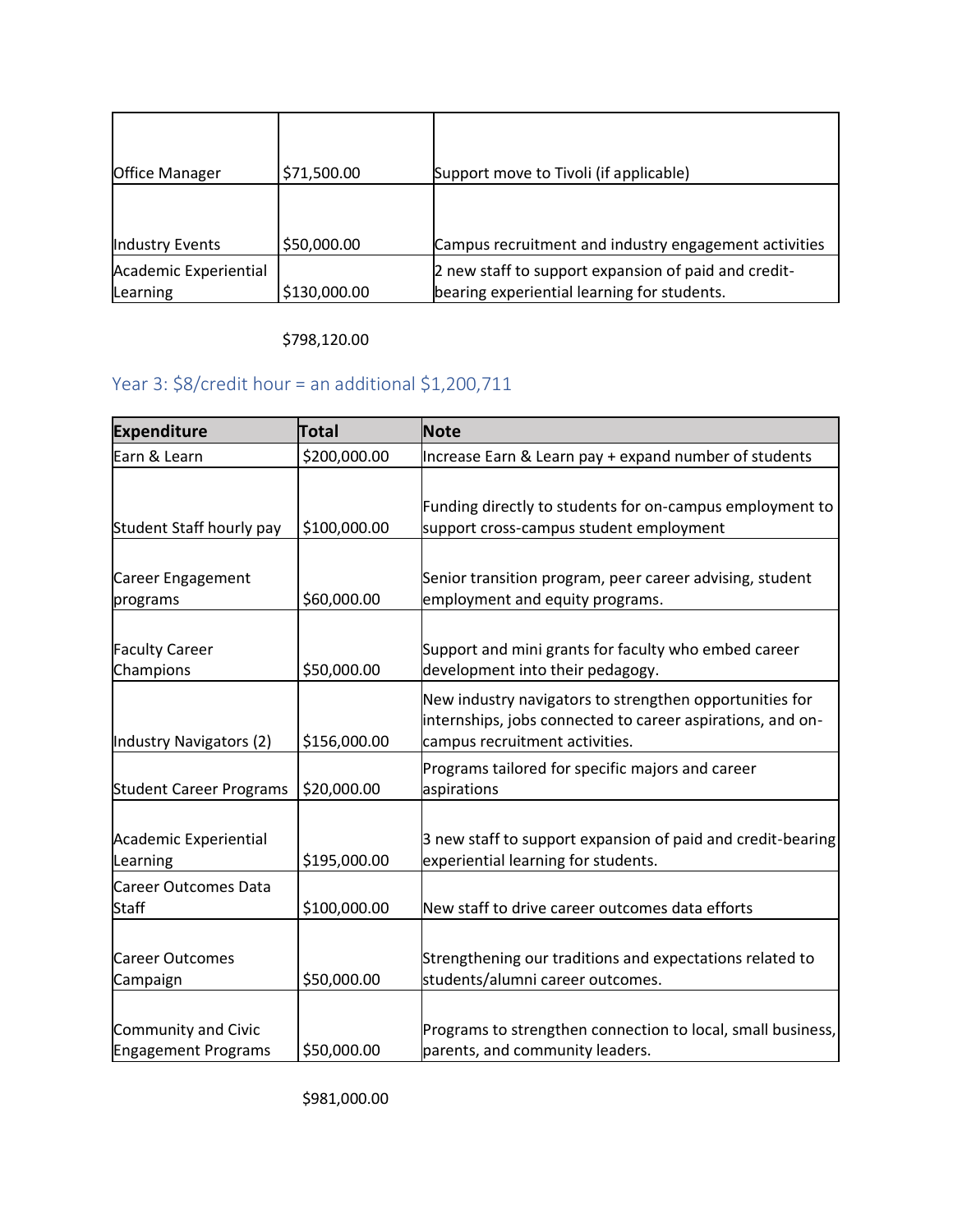At full scale, the typical MSU Denver student will pay \$55 semesterly based on average credit hour production. The University will maintain our commitment to fully fund tuition and fees for 30% of our student body, meaning that our lowest income students will not feel the impact of this increase. The C2HF will allow MSU Denver to build a programmatic and staffing infrastructure to truly make our campus and student experience more permeable for industry partnerships as well as embed career engagement throughout the entire campus. The fee will be used to strengthen our programmatic and staffing infrastructure and will *not* contribute to any physical plant improvements, including a possible new home for the C2 Hub in the Tivoli Student Union.

## Fee Utilization

#### Expanding PAID internships through Earn & Learn and Experiential Learning

The fee will provide *paid* internships for MSU Denver students so they can strengthen their skills, gain important career experiences, and build their professional network to seamlessly transition into career opportunities. As a three year pilot, Earn & Learn has become a signature program at MSU Denver with 233 MSU Denver student participants to date. Internships and other experiential learning activities are undoubtedly experiences that lead to measurable career outcomes. However, the majority of MSU Denver students work full or part time, making unpaid internships not only difficult but impossible for students who do not have the financial means to take time away from paid obligations, which further intensifies inequitable career outcomes. National data shows that paid internship opportunities lead students to find full time jobs faster and with higher starting salaries. The fee will fund new staff that increase both paid and credit-bearing experiential learning.

- \$200,000 toward paid experiential learning; 50 paid internships each semester
- New FTE to manage Earn & Learn program in a cohort model
- Academic liaisons to support expansion of paid and credit-bearing experiential learning

#### Supporting the Road to Graduate School

The C2 Hub will expand support programs for students who aspire to pursue advanced degrees. This program will include an opportunity for students to visit graduate schools, by leveraging the student travel program. Additionally, the program will help cover the cost of graduate school entrance exams including the LSAT, GRE, GMAT, and MCAT. The cost of such exams can further intensify the barrier between undergraduate and graduate school for MSU Denver students.

- \$70,000 toward graduate school pathways including travel funds and entrance exams including LSAT, GMAT, GRE, MCAT.
- New staff to advise students on graduate school and support entrance materials.
- New Career Specialists assigned to each academic college/school.

#### Embedding Career Progression into Student Employment

The strategic focus on the professional development opportunities embedded within on and off campus student employment will reach thousands of students as well as leverage university core operations and community partnerships. There are pockets throughout the University that demonstrate impactful career progression within student employment experiences. Yet, there is